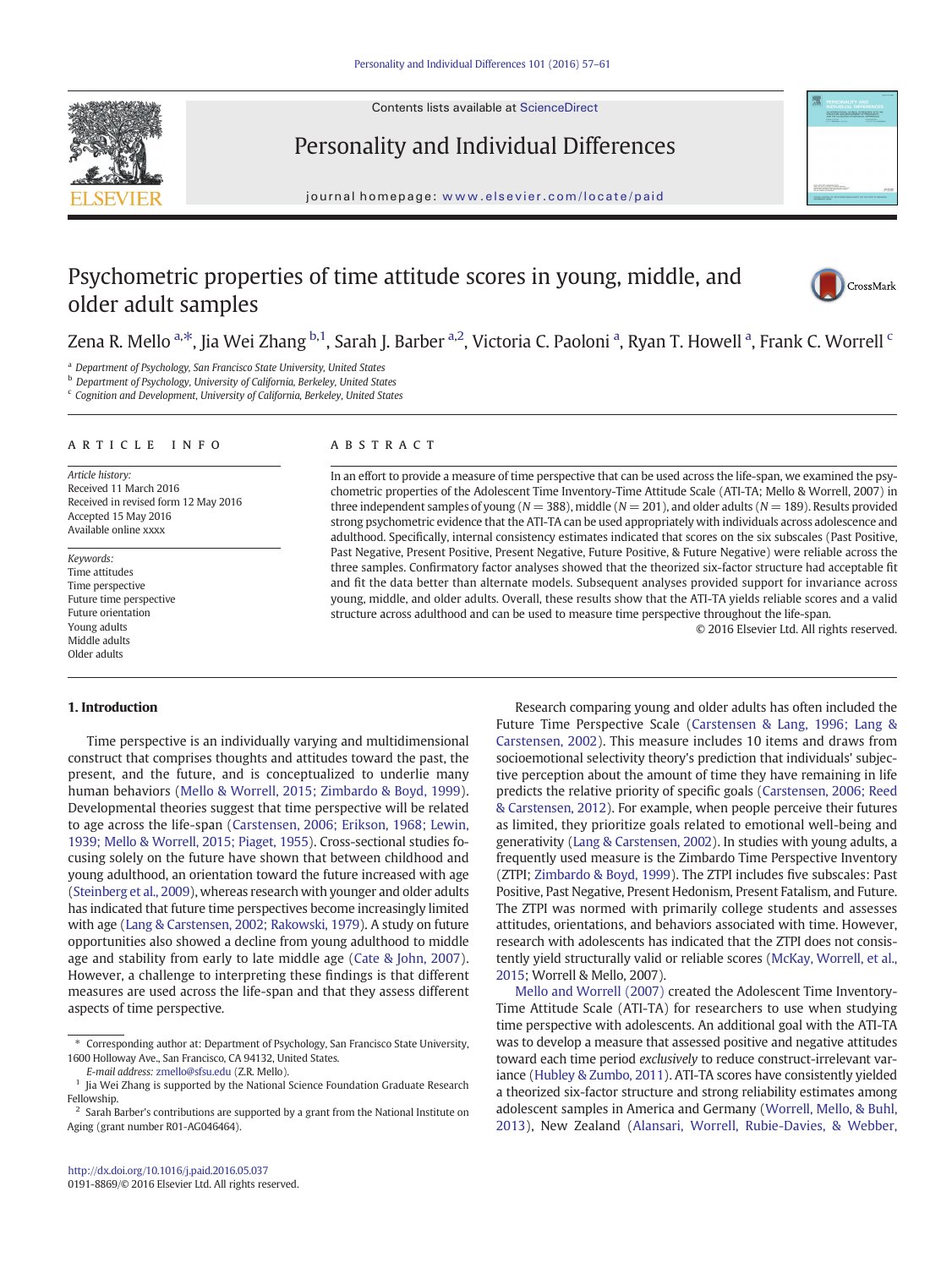<span id="page-1-0"></span>[2013\)](#page-4-0), and Scotland and Northern Ireland [\(McKay, Cole, Percy, Worrell](#page-4-0) [& Mello, 2015](#page-4-0)). However, the ATI-TA has not yet been validated with adults.

The goal of the current study was to provide the field with psychometric evidence that the ATI-TA may be appropriately employed with individuals across adulthood. Generating a measure that yields valid and reliable scores for adolescent and adult age groups will enable researchers to conduct cross-sectional and longitudinal studies that illustrate how time perspective changes in relation to age. Such an instrument has considerable implications for the field, given the recent surge in research on time perspective ([Stolarski, Fieulaine, & Beek, 2015](#page-4-0)). Thus, we examined the internal consistency, structural validity, and invariance of ATI-TA scores in young (aged 18–24), middle (aged 25–59), and older adult (aged 60–85) samples.

## 2. Method

#### 2.1. Participants and procedures

Data came from young, middle, and older adult samples. The young adult sample included 388 individuals aged 18 to 24 ( $M_{\text{age}} = 20.50$ ,  $SD<sub>age</sub> = 1.86$ , with 78% females, 22% males, and 0.25% gender queer/ nonbinary. The sample was 5% African American, 24% Asian American, 18% European American, 30% Latino, and the remainder other or mixed groups. Average maternal education was 2.65 ( $SD = 1.21$ ) on scale from 1 (no high school diploma) to 6 (doctoral degree); and, the data included 0.27% missing responses. These participants were recruited from psychology courses at a public university on the West coast and completed the study via an on-line survey.

The middle adult sample included 201 individuals aged from 25 to 59 ( $M_{\text{age}} = 36.60$ ,  $SD_{\text{age}} = 10.13$ ), with 71% females, 29% males, and 1 participant who did not report gender (0.5%). Self-reported racial/ ethnic groups included 44% White/Caucasian, 10% Latino/Latina, 10% East Asian, 8% South Asian, and all other ethnic groups were less than 5%, and 43% obtained a college degree. The data included 1% missing cases. The sample was adult volunteers who were recruited through the academic website, [BeyondThePurchase.org.](http://BeyondThePurchase.org) This website attracts a more diverse and older population than recruitment from traditional college student samples. Importantly, these volunteers have similar characteristics to opt-in volunteers who have been used in previous studies [\(Zhang, Howell, & Iyer, 2014; Zhang, Howell, Caprariello, &](#page-4-0) [Guevarra, 2014; Zhang, Piff, Iyer, Koleva, & Keltner, 2014](#page-4-0)).

The older adult sample included 189 individuals aged 60 to 85  $(M<sub>age</sub> = 70, SD<sub>age</sub> = 6.10)$  with 73% females, 26% males, and 0.5% intersex. The samples were 6% African American, 3% Asian American, 84% European American, 1% Latino, and the remainder other or mixed groups. Average maternal education was 2.51 ( $SD = 1.14$ ) on a scale from 1 (no high school diploma) to 6 (doctoral degree) and the data included 1% missing responses. Participants were recruited from existing databases of older adult volunteers interested in research studies related to aging. Participants completed the study through an on-line system.

#### 2.2. Measures

All participants completed the ATI-TA (see [Mello & Worrell, 2007](#page-4-0), for a description of the full ATI). The ATI-TA is comprised of six five-item subscales that assess positive and negative attitudes about one's past, present, and future. Sample items include "I have very happy memories of my childhood" (Past Positive), "My past makes me sad" (Past Negative), "I am pleased with the present" (Present Positive), "My current life worries me" (Present Negative), "My future makes me smile" (Future Positive), and "Thinking about my future makes me sad" (Future Negative). Response options were from 1 (Totally Disagree) to 5 (Totally Agree).

Prior studies with adolescents have shown that the scale yields valid and reliable scores and a six-factor structure ([Alansari et al., 2013](#page-4-0)). Table 1 includes descriptive statistics (i.e., means and standard deviations of ATI-TA scores) and internal consistency estimates for each sample. As is typical in previous research ([Worrell et al., 2013\)](#page-4-0), the subscale means mostly fell between 2.0 and 4.0 and participants reported higher mean scores on the positive scales than on the negative scales.

## 2.3. Statistical analyses

We used confirmatory factor analysis (CFA) to examine the model fit and robustness of the hypothesized six-factor structure by comparing it to a two-factor valence model (positive vs. negative subscales) as well as a three-factor temporal model (past, present, and future subscales). All CFAs were conducted using the maximum likelihood extraction and robust chi squares [\(Satorra & Bentler, 1994\)](#page-4-0) in Mplus 7 [\(Muthén & Muthén, 1998-2012](#page-4-0)), as some ATI-TA items are skewed. Missing data were handled using multiple imputation, and no outliers were removed. We determined the fit of each CFA by examining various goodness-of fit indices ([Hu & Bentler, 1999\)](#page-4-0). Although we reported the significance of the chi-square statistic, as noted by several scholars [\(Bentler & Bonett, 1980; McDonald & Marsh, 1990; Marsh, Balla, &](#page-4-0) [McDonald, 1988\)](#page-4-0), this value is highly sensitive to sample size. Thus, consistent with past recommendations ([Byrne, 2001; Hu & Bentler,](#page-4-0) [1999; Thompson, 2004](#page-4-0)), we examined the chi-square likelihood ratio  $(\chi^2/df)$ , which demonstrates good fit if the value is below 3.0.

We also considered the comparative fit index (CFI) as well as the Tucker Lewis index (TLI), which both suggest acceptable model fit when their values are at or above 0.90 ([Byrne, 2008\)](#page-4-0) and excellent fit when values are at or above 0.95 [\(Hu & Bentler, 1999](#page-4-0)). Finally, we examined the root mean square error of approximation (RMSEA; [Steiger,](#page-4-0) [1990\)](#page-4-0) as well as the 90% confidence interval around the RMSEA values, and the standardized root mean square residual (SRMR). For the RMSEA and SRMR, acceptable fit is demonstrated when the value is below or near 0.08 ([Brown & Cudeck, 1993\)](#page-4-0), with good fit indicated by values below 0.05 [\(Marsh, Hau, & Wen, 2004](#page-4-0)).

After establishing acceptable fit for the individual samples, invariance analyses were conducted. Configural invariance, which tests for the same pattern of factors and items loading on factors, was assessed first. When configural invariance was met, metric invariance, which constrains factor loadings to be equal across groups, was assessed. Finally, if metric invariance was attained, scalar invariance, which constrains intercepts to be equal across the samples, was assessed. When

#### Table 1

Means, standard deviations, and internal consistency estimates for time attitude scores in young, middle, and older adults for the six-factor model.

|                         | Mean | SD   | $\alpha$ | 95% CI     | $\omega_{h}$ |
|-------------------------|------|------|----------|------------|--------------|
| Younger adults          |      |      |          |            |              |
| <b>Past Positive</b>    | 3.45 | 0.81 | 0.89     | 0.87, 0.91 | 0.90         |
| Past Negative           | 2.66 | 0.93 | 0.90     | 0.87, 0.91 | 0.90         |
| <b>Present Positive</b> | 3.57 | 0.73 | 0.91     | 0.88, 0.92 | 0.91         |
| <b>Present Negative</b> | 2.60 | 0.82 | 0.88     | 0.86, 0.91 | 0.88         |
| <b>Future Positive</b>  | 4.01 | 0.74 | 0.92     | 0.90, 0.93 | 0.92         |
| <b>Future Negative</b>  | 2.00 | 0.72 | 0.81     | 0.77, 0.84 | 0.81         |
| Middle adults           |      |      |          |            |              |
| Past Positive           | 3.18 | 0.85 | 0.89     | 0.87, 0.91 | 0.89         |
| Past Negative           | 2.93 | 0.98 | 0.90     | 0.87, 0.92 | 0.89         |
| <b>Present Positive</b> | 3.45 | 0.86 | 0.93     | 0.92, 0.95 | 0.93         |
| <b>Present Negative</b> | 2.89 | 0.98 | 0.90     | 0.87, 0.92 | 0.90         |
| <b>Future Positive</b>  | 3.85 | 0.81 | 0.92     | 0.90, 0.94 | 0.92         |
| <b>Future Negative</b>  | 2.09 | 0.84 | 0.89     | 0.85, 0.91 | 0.89         |
| Older adults            |      |      |          |            |              |
| <b>Past Positive</b>    | 3.48 | 0.88 | 0.89     | 0.86, 0.91 | 0.90         |
| Past Negative           | 2.27 | 0.91 | 0.88     | 0.85, 0.90 | 0.89         |
| <b>Present Positive</b> | 3.90 | 0.82 | 0.94     | 0.92, 0.95 | 0.95         |
| Present Negative        | 2.16 | 0.91 | 0.91     | 0.88, 0.92 | 0.91         |
| <b>Future Positive</b>  | 3.66 | 0.77 | 0.93     | 0.91, 0.95 | 0.93         |
| <b>Future Negative</b>  | 1.95 | 0.72 | 0.81     | 0.76, 0.85 | 0.84         |
|                         |      |      |          |            |              |

Note. The omega values were based on the coefficients from the six-factor models in [Table 3](#page-3-0).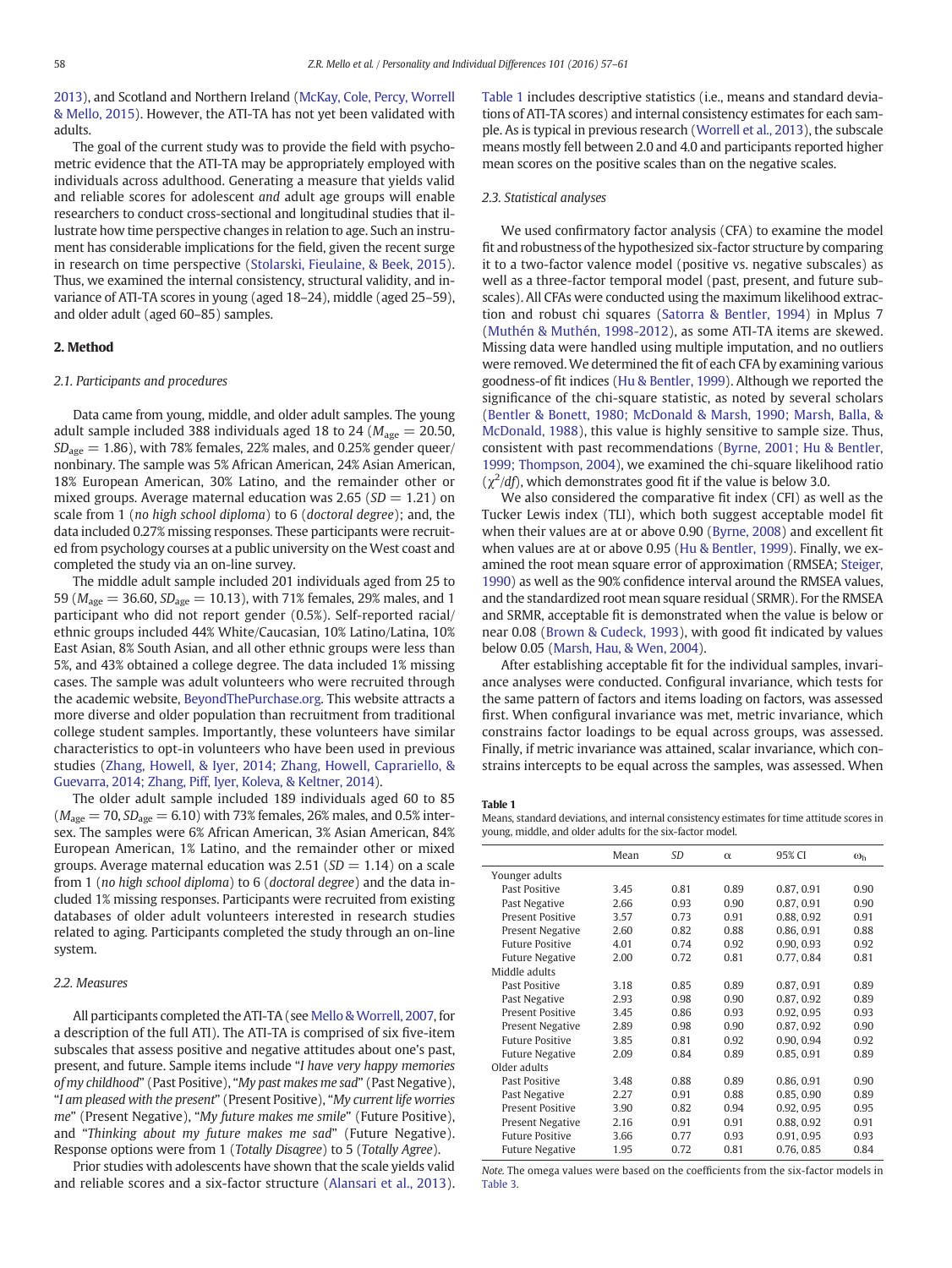invariance was not met, post-hoc analyses were conducted to identify the subscales that were not invariant. We used two methods to see if the fit deteriorated with greater constraints: (a) the ΔCFI test proposed by [Meade, Johnson, and Braddy \(2008\),](#page-4-0) who argue that the CFI value for the more restrictive should not decrease by more than .002, and (b) the chi-square test for the Satorra-Bentler chi-square, which assesses if the difference from the less restrictive to the more restrictive model is statistically significant, indicating a lack of invariance.

### 3. Results

Internal consistency estimates ( $α$ ) for the raw scores as well as 95% confidence intervals are shown in [Table 1.](#page-1-0) Cronbach's alphas ([Cronbach](#page-4-0) [& Shavelson, 2004\)](#page-4-0) ranged from 0.81–0.94 across the age groups, with 16 of the 18 estimates  $\geq$  0.88; only Future Negative scores had lower estimates in two samples. Hierarchical omega internal consistency estimates ( $\omega_{h}$ ) are also shown in [Table 1.](#page-1-0) For a single homogeneous factor, omega ([McDonald, 1999](#page-4-0)) is the ratio of true-score variance to the total variance, and is calculated using the item's coefficients on the factor. Values ranged from 0.81–0.95 across the age groups. Table 2 includes the intercorrelations among the six subscales. Correlations between positive and negative subscales were negative and correlations within valence groupings were positive across the three age groups. A similar pattern for young, middle, and older adults was also observed within time periods with the strongest associations between scores from the same time period (e.g., Present Positive and Present Negative) than between scores across time periods (e.g., Past/Present, Present/ Future).

The goodness-of fit indices from each of the nine CFAs are reported in [Table 3.](#page-3-0) In all three samples, the two-factor valence model fell well short of acceptable fit, with the chi-square likelihood ratios  $>3$ , CFI and TLI values  $<$  0.90, and RMSEA and SRMR values  $>$  0.08. Although the goodness-of-fit indices for the three-factor time period models showed marked improvements over the two-factor model, most of the fit indices were also not in the acceptable range (CFIs  $\leq$  0.90, TLI  $\leq$ 0.90, RMSEA and SRMR > 0.08), except for the CFI and RMSEA values for the young adult sample. Thus, the three-factor model was also rejected. As in previous studies, the six-factor model demonstrated the best fit, with all but one of the fit indices (i.e., the TLI for older adults) in the acceptable or close range, and therefore this model was chosen.

The results of the invariance analyses are reported in [Table 4.](#page-3-0) Configural variance was obtained for the six-factor model across the

Table 2 Inter-correlations between the six-factors across younger, middle, and older adults. age groups. Metric invariance did not meet the ΔCFI criterion, and the difference was also statistically significant, indicating a lack of metric invariance. We examined invariance in the six subscales separately and found across all three groups scalar invariance for Present Negative scores (Factor 4: CFI = 0.980, TLI = 0.981, RMSEA = 0.067 [0.044, 0.090], SRMR = 0.045,  $\chi^2[8] = 15.23$ ,  $p > 0.05$ ) and metric invariance for Future Positive scores (Factor 5: CFI =  $0.987$ , TLI =  $0.983$ , RMSEA =  $0.067$  [0.040, 0.093], SRMR =  $0.046$ ,  $\chi^2[8] = 15.19$ ,  $p > 0.05$ ). Finally, we examined invariance across sets of two groups (young and middle adults, young and late adults, and middle and late adults). We obtained scalar invariance for five factors—excluding Future Negative scores—across young and middle adults (see [Table 4](#page-3-0)).

# 4. Discussion

Developmental theory suggests that time perspective differs across the life-span [\(Carstensen, 2006; Erikson, 1968; Lewin, 1939; Mello &](#page-4-0) [Worrell, 2015; Piaget, 1955\)](#page-4-0). Some empirical evidence supports this notion. Studies have shown how an orientation toward the future increases through adolescence [\(Steinberg et al., 2009\)](#page-4-0) and decreases between younger and older adulthood [\(Cate & John, 2007; Lang &](#page-4-0) [Carstensen, 2002; Rakowski, 1979](#page-4-0)). However, this research is limited because different conceptualizations and measures of time perspective have been employed. To provide the field with a measure that may be used across the life-span, we examined the psychometric properties of the ATI-TA in independent samples of young, middle, and older adults. Overall, internal consistency estimates, structural analyses, and tests of invariance showed that the ATI-TA yielded reliable scores and a theoretically-expected structure in all of these age groups.

Reliability estimates indicated good to excellent internal consistency for each of the six subscales (i.e., Past Positive, Past Negative, Present Positive, Future Positive, & Future Negative) across young, middle, and older adult samples. Both alpha and omega estimates indicated internal consistency. These reliabilities are similar to prior research with adolescent participants [\(Alansari et al., 2013; McKay, Cole, et al., 2015; Worrell](#page-4-0) [et al., 2013](#page-4-0)). Patterns of correlations were also similar with this prior research, where correlations between positive and negative subscales were negative and correlations within valence groupings were positive.

Findings indicated that the theorized six-factor structure fit the data for all adult groups better than alternate models. Confirmatory factor analyses were used to compare models including valence (two factor), time periods (three factors), and the theorized model (six factor). We

|                        | Past Positive        | Past Negative | Present Positive     | Present Negative     | <b>Future Positive</b> | <b>Future Negative</b> |
|------------------------|----------------------|---------------|----------------------|----------------------|------------------------|------------------------|
| Younger adults         |                      |               |                      |                      |                        |                        |
| Past Positive          |                      |               |                      |                      |                        |                        |
| Past Negative          | $-0.73*$             |               |                      |                      |                        |                        |
| Present Positive       | $0.34*$              | $-0.37*$      |                      |                      |                        |                        |
| Present Negative       | $-0.32*$             | $0.49*$       | $-0.81$ <sup>*</sup> |                      |                        |                        |
| <b>Future Positive</b> | $0.11*$              | $-0.19*$      | $0.46*$              | $-0.42$ <sup>*</sup> |                        |                        |
| <b>Future Negative</b> | $-0.13*$             | $0.29*$       | $-0.39*$             | $0.47*$              | $-0.75$ <sup>*</sup>   |                        |
| Middle adults          |                      |               |                      |                      |                        |                        |
| Past Positive          |                      |               |                      |                      |                        |                        |
| Past Negative          | $-0.68*$             |               |                      |                      |                        |                        |
| Present Positive       | $0.31*$              | $-0.40*$      |                      |                      |                        |                        |
| Present Negative       | $-0.28*$             | $0.45*$       | $-0.85*$             |                      |                        |                        |
| <b>Future Positive</b> | $0.22*$              | $-0.28*$      | $0.54*$              | $-0.47*$             |                        |                        |
| <b>Future Negative</b> | $-0.22$ <sup>*</sup> | $0.40*$       | $-0.50*$             | $0.51*$              | $-0.76*$               |                        |
| Older adults           |                      |               |                      |                      |                        |                        |
| Past Positive          |                      |               |                      |                      |                        |                        |
| Past Negative          | $-0.70*$             |               |                      |                      |                        |                        |
| Present Positive       | $0.23*$              | $-0.35*$      |                      |                      |                        |                        |
| Present Negative       | $-0.23*$             | $0.39*$       | $-0.88*$             |                      |                        |                        |
| <b>Future Positive</b> | $0.16*$              | $-0.18*$      | $0.53*$              | $-0.48*$             |                        |                        |
| <b>Future Negative</b> | $-0.21$ <sup>*</sup> | $0.39*$       | $-0.58*$             | $0.62*$              | $-0.73*$               |                        |

\*  $p < 0.05$ .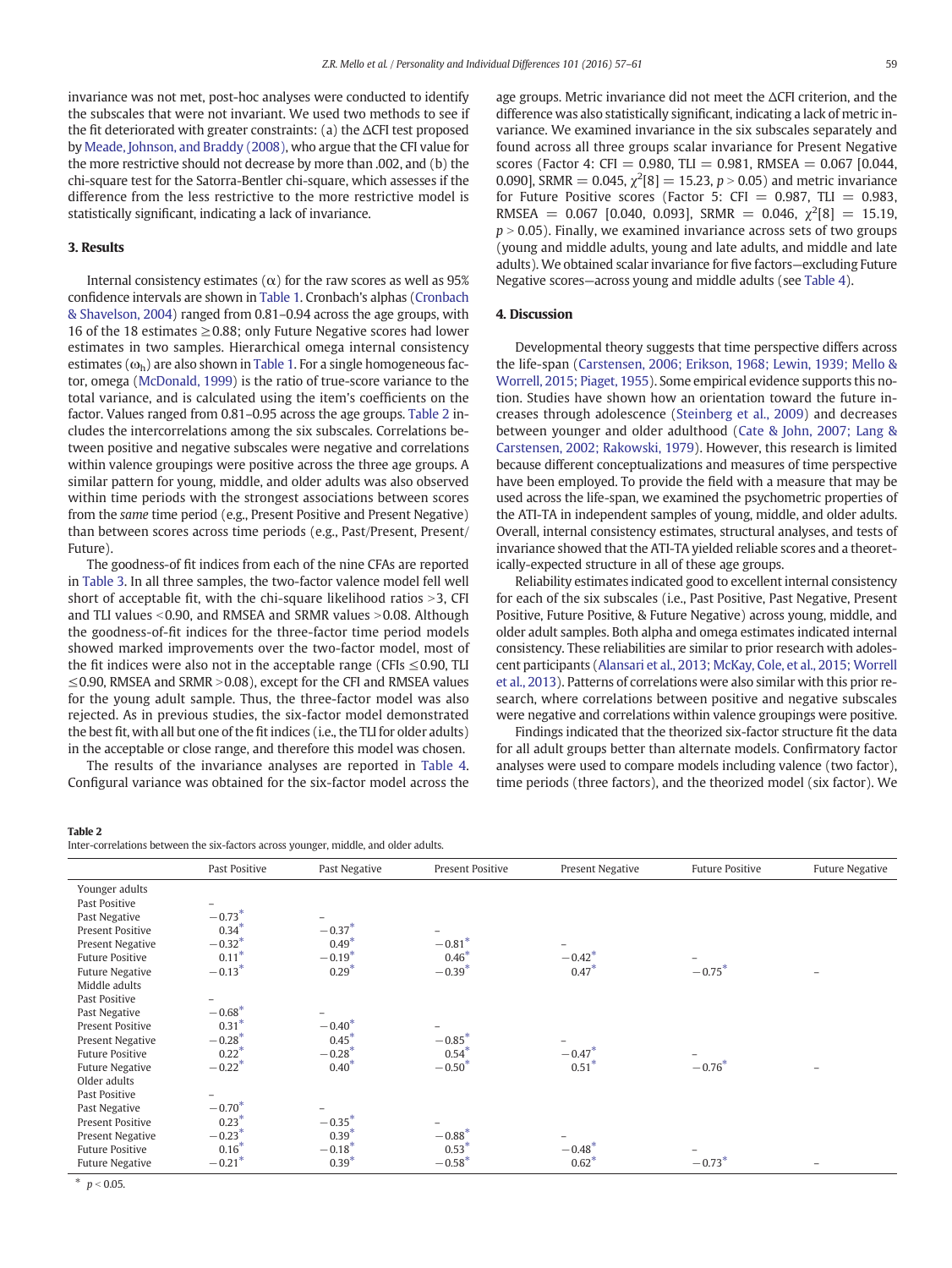# <span id="page-3-0"></span>Table 3

Fit indices (maximum-likelihood robust) for time attitude scores in young, middle, and older adults.

| Model               | $\chi^2$ <sub>s-b</sub> | df  | $\chi^2/df$ | <b>CFI</b> | <b>TLI</b> | <b>RMSEA</b> | 90% CI       | <b>SRMR</b> |
|---------------------|-------------------------|-----|-------------|------------|------------|--------------|--------------|-------------|
| Younger adults      |                         |     |             |            |            |              |              |             |
| Baseline            | 6526.79                 | 435 |             |            |            |              |              |             |
| 2-Factor (valence)  | 3265.90                 | 404 | 8.08        | 0.530      | 0.494      | 0.142        | 0.138, 0.147 | 0.163       |
| 3-Factor (temporal) | 1009.12*                | 402 | 2.51        | 0.900      | 0.892      | 0.066        | 0.061, 0.071 | 0.062       |
| 6-Factor            | 630.23                  | 390 | 1.62        | 0.961      | 0.956      | 0.042        | 0.036, 0.048 | 0.044       |
| Middle adults       |                         |     |             |            |            |              |              |             |
| Baseline            | 4226.08*                | 435 |             |            |            |              |              |             |
| 2-Factor (valence)  | $2110.17*$              | 404 | 5.22        | 0.550      | 0.515      | 0.157        | 0.151, 0.164 | 0.156       |
| 3-Factor (temporal) | 866.01*                 | 402 | 2.15        | 0.878      | 0.868      | 0.082        | 0.075, 0.090 | 0.072       |
| 6-Factor            | $626.14*$               | 390 | 1.61        | 0.938      | 0.931      | 0.060        | 0.051, 0.068 | 0.057       |
| Older adults        |                         |     |             |            |            |              |              |             |
| Baseline            | 4247.23*                | 435 |             |            |            |              |              |             |
| 2-Factor (valence)  | 2132.62*                | 404 | 5.28        | 0.547      | 0.512      | 0.166        | 0.159, 0.173 | 0.163       |
| 3-Factor (temporal) | 931.94                  | 402 | 2.32        | 0.861      | 0.850      | 0.092        | 0.084, 0.100 | 0.087       |
| 6-Factor            | $733.54$ <sup>*</sup>   | 390 | 1.88        | 0.910      | 0.899      | 0.075        | 0.067, 0.083 | 0.060       |

Note. Younger adults are 18–24, middle adults 25–59, and older adults 60–85. MLM = maximum-likelihood robust; s-b = Satorra-Bentler; CFI = comparative fit index; TLI = Tucker Lewis Index; RMSEA = root mean square error of approximation; SRMR = standardized root mean square residual.

 $p < 0.001$ .

examined CFI, TLI, and RMSEA fit indices for each age group. Based on recommendations outlined by [Byrne \(2008\)](#page-4-0); [Hu and Bentler \(1999\),](#page-4-0) and [Marsh et al. \(2004\),](#page-4-0) acceptable fit was demonstrated for the sixfactor structure in young, middle, and older adult samples. These findings are consistent with research in adolescent samples [\(Alansari](#page-4-0) [et al., 2013; McKay, Cole, et al., 2015; Worrell et al., 2013\)](#page-4-0).

We conducted invariance analyses to determine if ATI-TA subscales and items could be interpreted similarly across the three age groups. Results provided support for configural invariance for the six-factor model showing that scores were consistent across young, middle, and older adult age groups Further analyses with scalar and metric invariance suggested that although time attitudes can be measured with integrity across young, middle, and late adulthood, the meaning of time attitudes in young and middle adults may differ from the meaning of time attitudes for older adults, a finding that should be examined in future research. Moreover, Future Negative attitudes may also differ in meaning across all three groups, as these attitudes were the least likely to be invariant across groups, an issue of interest given that these scores have also yielded some of the lowest internal consistency estimates in some previous studies [\(McKay, Cole, et al., 2015\)](#page-4-0).

#### 4.1. Limitations and future directions

The limitations of this study concern gender and criterion validity. The small number of males in each sample  $($  < 100) did not allow for invariance testing by gender. However, [Andretta, Worrell, Mello, Dixson,](#page-4-0) [and Baik \(2013\)](#page-4-0) found no meaningful differences in observed ATI-TA scores, nor did they find differences in gender representation across ATI-TA profiles; however, these authors did not examine differences in latent means. Although there is no reason to anticipate that ATI-TA scores would not be invariant by gender, this question should be examined in future studies of ATI-TA scores. The field would also benefit from examining the criterion validity of the ATI-TA across age groups. Studies that investigate relationships between time attitudes and psychological outcomes across the life-span will strengthen the psychometric and substantive contributions to the literature.

Several additional directions for research are apparent. First, creating a measure that enables the valid and reliable assessment of time perspective in childhood will be particularly useful for understanding the construct even farther across the life-span. Such a measure would enable comparisons of time perspectives between critical periods of development. Second, generating time attitude profiles with ATI-TA scores in adult samples may prove useful in understanding relationships between this construct and educational and psychological outcomes. Indeed, profiles with ATI-TA scores in adolescent samples have been observed and meaningful relationships with developmental outcomes have been shown [\(Alansari et al., 2013; Andretta, Worrell, & Mello,](#page-4-0) [2014\)](#page-4-0).

Lastly, given the broad nature of the time perspective construct [\(Carstensen, 2006; Mello & Worrell, 2015; Stolarski et al., 2015](#page-4-0)), it will be important for additional measures to be developed that assess other dimensions of time perspective across the life-span. As scholars have highlighted ([Carstensen, 2006; Mello & Worrell, 2015; Stolarski](#page-4-0) [et al., 2015; Zimbardo & Boyd, 1999](#page-4-0)), individual differences in time perspective have implications for our ability to self-regulate [\(Bandura,](#page-4-0) [1997](#page-4-0)) and for our cognitions, emotions, and motivation ([Carstensen,](#page-4-0)

#### Table 4

Invariance analyses (maximum-likelihood robust) for time attitude scores.

| Model                                                                | $\chi^2$ <sub>s-b</sub>                  | df                   | <b>CFI</b>              | TLI                     | <b>RMSEA</b>            | (90% C.I.)                                   | <b>SRMR</b>             | Model Comparison   | $\Delta$ CFI   |
|----------------------------------------------------------------------|------------------------------------------|----------------------|-------------------------|-------------------------|-------------------------|----------------------------------------------|-------------------------|--------------------|----------------|
| Six factors <sup>a</sup><br>1. Configural<br>2. Metric<br>3. Scalar  | 1986.90 $^{\circ}$<br>2088.76<br>2295.46 | 1170<br>1218<br>1266 | 0.941<br>0.937<br>0.926 | 0.934<br>0.933<br>0.924 | 0.056<br>0.056<br>0.060 | 0.051, 0.060<br>0.052, 0.060<br>0.056, 0.064 | 0.051<br>0.063<br>0.065 | $2 - 1$            | $-0.004$       |
| Five factors <sup>b</sup><br>4. Configural<br>5. Metric<br>6. Scalar | 836.43<br>857.35<br>888.20               | 530<br>550<br>570    | 0.964<br>0.964<br>0.963 | 0.960<br>0.961<br>0.961 | 0.046<br>0.046<br>0.046 | 0.040, 0.052<br>0.040, 0.051<br>0.040, 0.051 | 0.045<br>0.050<br>0.051 | $5 - 4$<br>$6 - 5$ | 0.000<br>0.001 |

Note. s-b = Satorra-Bentler. Younger adults are 18–24, middle adults 25–59, and older adults 60–85.

 $p < 0.001$ .

a Configural invariance was supported using both the ΔCFI comparison and the chi-square test.

b This analysis included only young and middle adults and excluded the Future Negative subscale. Configural, metric, and scalar invariance supported using both the ΔCFI comparison and the chi-square test.